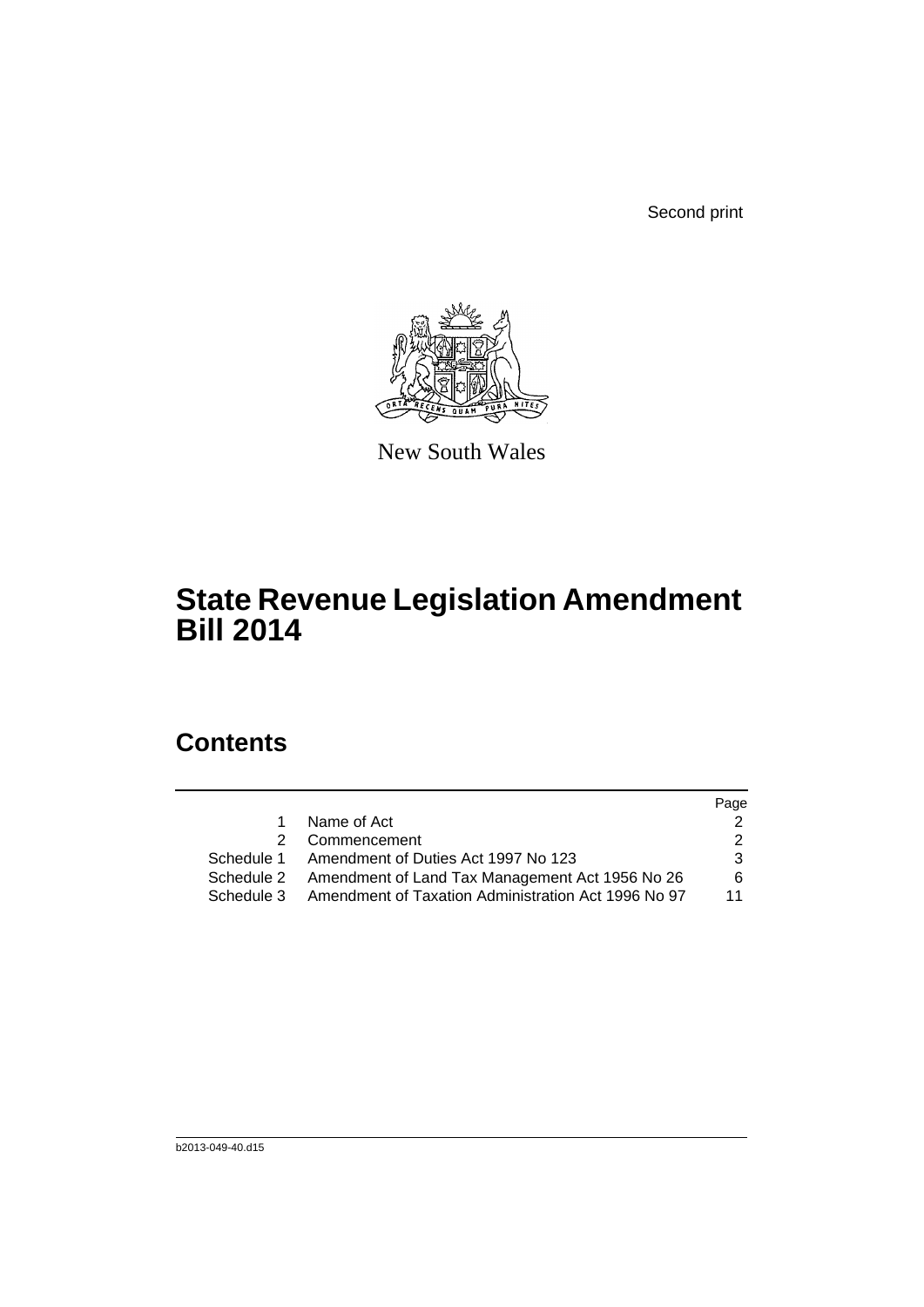*This public bill which originated in the Legislative Assembly, has passed and is now ready for presentation to the Legislative Council for its concurrence.*

> *Clerk of the Legislative Assembly. Legislative Assembly, Sydney, , 2014*



New South Wales

# **State Revenue Legislation Amendment Bill 2014**

Act No , 2014

An Act to make miscellaneous amendments to certain State revenue legislation.

*EXAMINED*

*Assistant Speaker*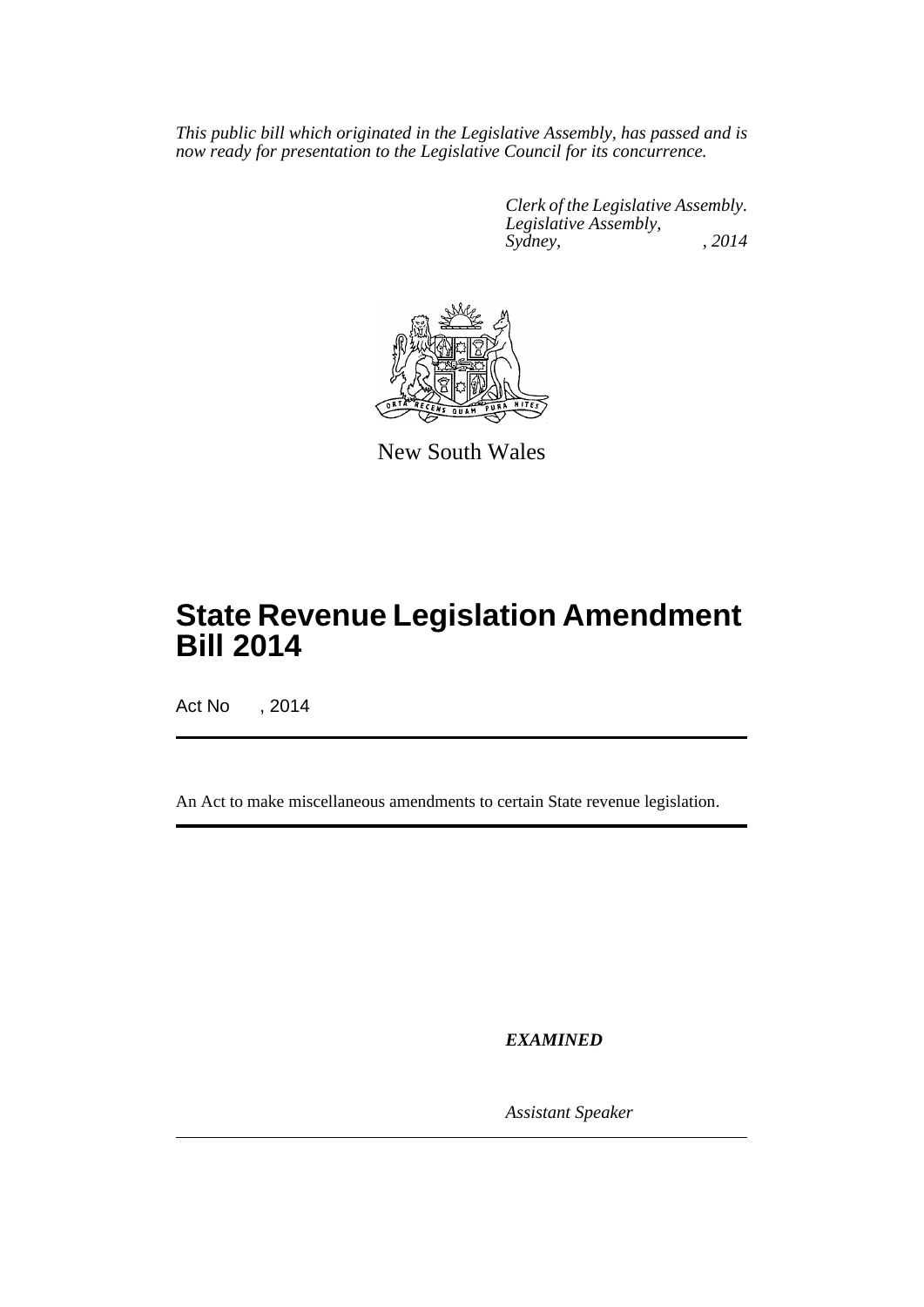<span id="page-2-1"></span><span id="page-2-0"></span>

|     | The Legislature of New South Wales enacts:                                                         |                |
|-----|----------------------------------------------------------------------------------------------------|----------------|
|     | Name of Act                                                                                        | $\overline{2}$ |
|     | This Act is the <i>State Revenue Legislation Amendment Act 2014</i> .                              | 3              |
|     | <b>Commencement</b>                                                                                | $\overline{4}$ |
| (1) | This Act commences on the date of assent to this Act, except as<br>provided by subsection (2).     | 5<br>6         |
| (2) | Schedule 1 commences on 1 July 2013, or the date of assent to this Act,<br>whichever is the later. | 7<br>8         |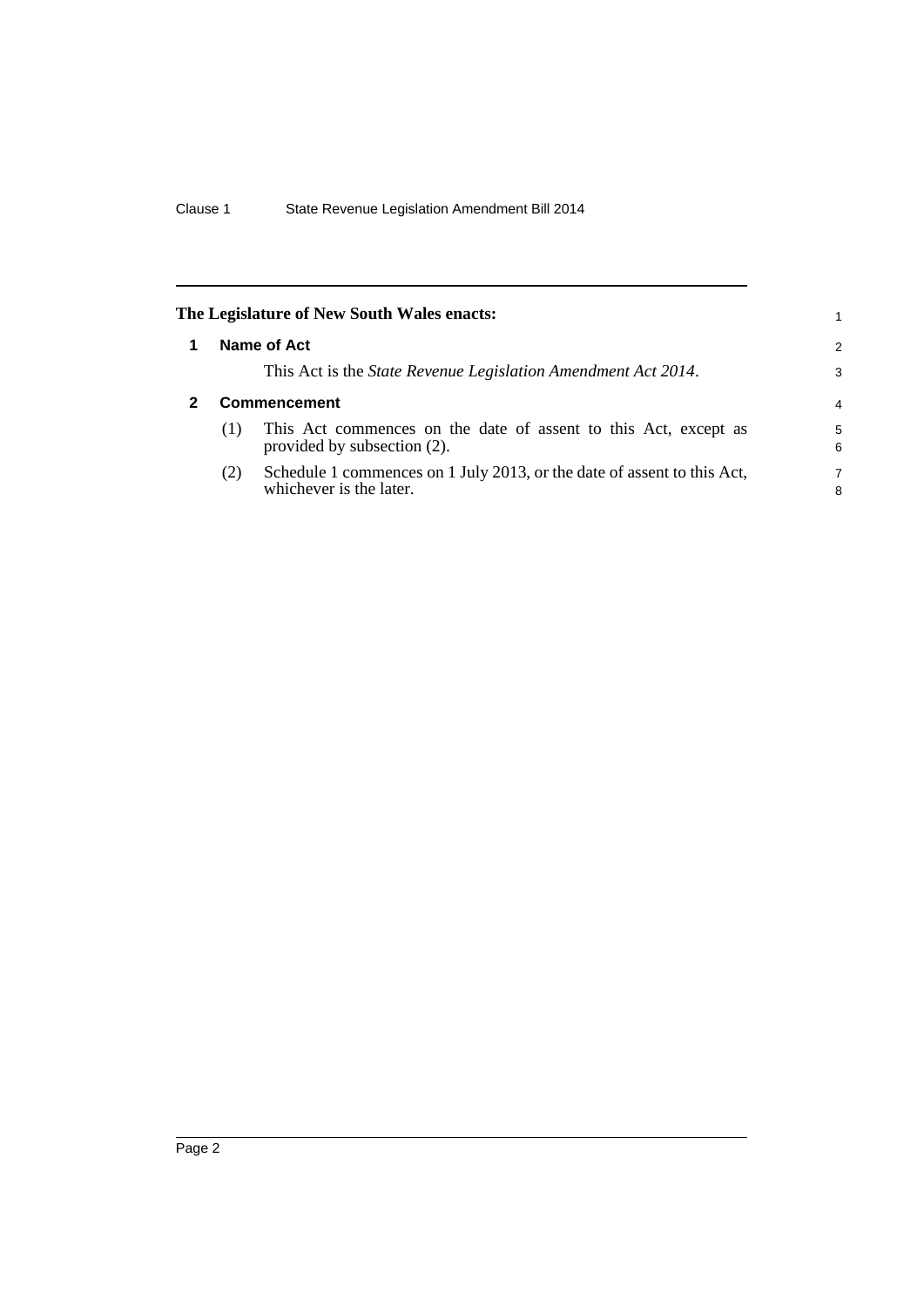Amendment of Duties Act 1997 No 123 Schedule 1

<span id="page-3-0"></span>

|       | <b>Schedule 1</b>              | <b>Amendment of Duties Act 1997 No 123</b>                                                                                                                                                                                                                                                                                                                         | $\mathbf{1}$                     |
|-------|--------------------------------|--------------------------------------------------------------------------------------------------------------------------------------------------------------------------------------------------------------------------------------------------------------------------------------------------------------------------------------------------------------------|----------------------------------|
| [1]   |                                | <b>Section 54 Change in trustees</b>                                                                                                                                                                                                                                                                                                                               | 2                                |
|       |                                | Omit "a special trustee or" from section 54 (3).                                                                                                                                                                                                                                                                                                                   | 3                                |
|       | fund or a".                    | Insert instead "a special trustee, a trustee of a self managed superannuation                                                                                                                                                                                                                                                                                      | 4<br>5                           |
| $[2]$ |                                | Section 68 Exemptions-break-up of marriages and other relationships                                                                                                                                                                                                                                                                                                | 6                                |
|       | section $68(5)$ .              | Omit the definitions of <i>matrimonial property</i> and <i>relationship property</i> from                                                                                                                                                                                                                                                                          | $\overline{7}$<br>8              |
|       | Insert in alphabetical order:  |                                                                                                                                                                                                                                                                                                                                                                    | 9                                |
|       |                                | <i>matrimonial property</i> means property in relation to the parties to<br>a marriage or of either of them (within the meaning of the Family<br>Law Act 1975 of the Commonwealth), including any property<br>treated as property in relation to the parties or of either of them as<br>a result of an order made under that Act.                                  | 10<br>11<br>12<br>13<br>14       |
|       |                                | relationship property:                                                                                                                                                                                                                                                                                                                                             | 15                               |
|       | (a)                            | in relation to a de facto relationship, means property in<br>relation to the parties to the de facto relationship or of<br>either of them (within the meaning of the Family Law Act<br>1975 of the Commonwealth), including any property<br>treated as property in relation to the parties or of either of<br>them as a result of an order made under that Act, or | 16<br>17<br>18<br>19<br>20<br>21 |
|       | (b)                            | in relation to a domestic relationship, means property of<br>the parties to the relationship or of either of them.                                                                                                                                                                                                                                                 | 22<br>23                         |
| $[3]$ |                                | Section 149 What is a "relevant acquisition"?                                                                                                                                                                                                                                                                                                                      | 24                               |
|       |                                | Omit "transactions" from section 149 (1) (a) (iii).                                                                                                                                                                                                                                                                                                                | 25                               |
|       | Insert instead "acquisitions". |                                                                                                                                                                                                                                                                                                                                                                    | 26                               |
| [4]   |                                | <b>Section 152 Acquisition statements</b>                                                                                                                                                                                                                                                                                                                          | 27                               |
|       |                                | Insert "within 3 months after the relevant acquisition is made" after "Chief"<br>Commissioner" in section 152 (1).                                                                                                                                                                                                                                                 | 28<br>29                         |
| [5]   |                                | Section 163B Exemption—break-up of marriages and other relationships                                                                                                                                                                                                                                                                                               | 30                               |
|       | section $163B(8)$ .            | Omit the definitions of <i>matrimonial property</i> and <i>relationship property</i> from                                                                                                                                                                                                                                                                          | 31<br>32                         |
|       | Insert in alphabetical order:  |                                                                                                                                                                                                                                                                                                                                                                    | 33                               |
|       |                                | <i>matrimonial property</i> means property in relation to the parties to<br>a marriage or of either of them (within the meaning of the Family                                                                                                                                                                                                                      | 34<br>35                         |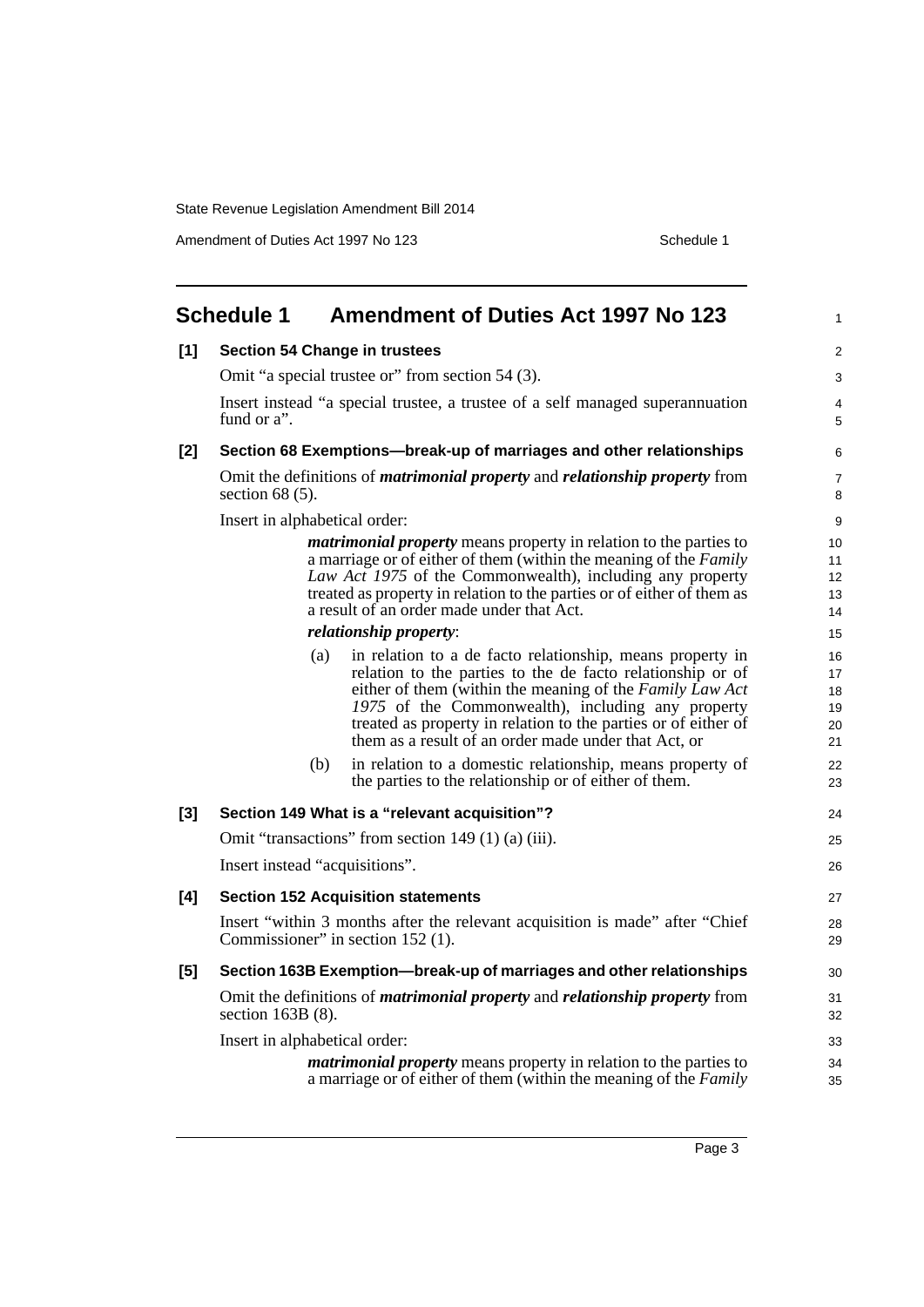*Law Act 1975* of the Commonwealth), including any property treated as property in relation to the parties or of either of them as a result of an order made under that Act. *relationship property*: (a) in relation to a de facto relationship, means property in relation to the parties to the de facto relationship or of either of them (within the meaning of the *Family Law Act 1975* of the Commonwealth), including any property treated as property in relation to the parties or of either of them as a result of an order made under that Act, or (b) in relation to a domestic relationship, means property of the parties to the relationship or of either of them. **[6] Schedule 1 Savings, transitional and other provisions** Insert after Part 39: **Part 40 Provisions consequent on enactment of State Revenue Legislation Amendment Act 2014 107 Definition** In this Part: *amending Act* means the *State Revenue Legislation Amendment Act 2014*. **108 General application of amendments** (1) An amendment made to Chapter 2 by the amending Act applies in respect of a dutiable transaction that occurs on or after the commencement of the amendment. (2) However, an amendment made to Chapter 2 by the amending Act does not apply to a transfer of dutiable property made in conformity with an agreement for sale or transfer of the dutiable property that was entered into before the commencement of the amendment. (3) Any other amendment made to this Act by the amending Act applies in relation to any liability for duty that arises on or after 10 11 12 13  $14$ 15 16 17 18 19 20 21 22 23  $24$ 25 26 27 28 29 30 31

32 33

the commencement of the amendment.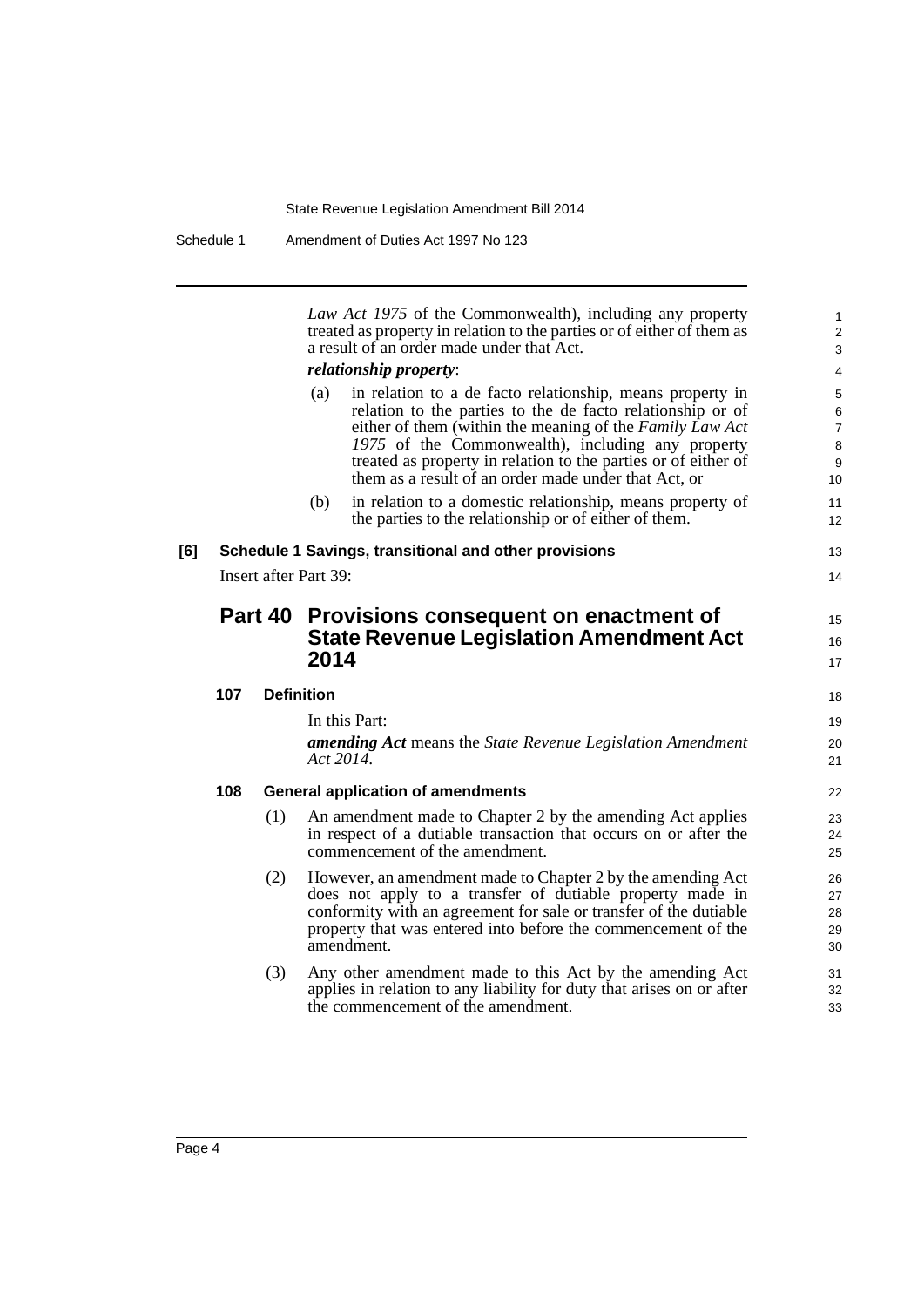Amendment of Duties Act 1997 No 123 Schedule 1

|       | 109                          |     | Application of amendments to landholder duty                                                                                                                                                                                                                                                                 | $\mathbf{1}$                                                            |  |
|-------|------------------------------|-----|--------------------------------------------------------------------------------------------------------------------------------------------------------------------------------------------------------------------------------------------------------------------------------------------------------------|-------------------------------------------------------------------------|--|
|       |                              | (1) | A landholder duty amendment does not apply to an acquisition in<br>a landholder that is made on or after the commencement of the<br>landholder duty amendment, if the acquisition is made in<br>conformity with an agreement for sale first executed before that<br>commencement.                            | $\sqrt{2}$<br>$\sqrt{3}$<br>$\overline{\mathbf{4}}$<br>$\mathbf 5$<br>6 |  |
|       |                              | (2) | This Act applies in respect of such an acquisition as if the<br>landholder duty amendment had not been made.                                                                                                                                                                                                 | $\overline{7}$<br>8                                                     |  |
|       |                              | (3) | In this clause, a <i>landholder duty amendment</i> means an<br>amendment made by the amending Act to Chapter 4.                                                                                                                                                                                              | 9<br>10                                                                 |  |
| $[7]$ |                              |     | Dictionary, clause 1                                                                                                                                                                                                                                                                                         | 11                                                                      |  |
|       |                              |     | Insert "or discretionary trust" after "public unit trust scheme" wherever<br>occurring in paragraphs (d) and (e) of the definition of <i>related person</i> .                                                                                                                                                | 12<br>13                                                                |  |
| [8]   |                              |     | Dictionary, clause 2 (4) and (5)                                                                                                                                                                                                                                                                             | 14                                                                      |  |
|       | Insert after clause $2(3)$ : |     |                                                                                                                                                                                                                                                                                                              |                                                                         |  |
|       |                              | (4) | A trustee of a complying superannuation fund and the trustee for<br>another complying superannuation fund are considered to be<br>associated persons under subclause $(1)$ $(d)$ only if:                                                                                                                    | 16<br>17<br>18                                                          |  |
|       |                              |     | a member of the first fund who holds a significant interest<br>(a)<br>in that fund is also a member of the other fund and holds a<br>significant interest in that other fund, or                                                                                                                             | 19<br>20<br>21                                                          |  |
|       |                              |     | a member of the first fund holds a significant interest in the<br>(b)<br>first fund and a related person to that member (who is a<br>member of the other fund) holds a significant interest in the<br>other fund.                                                                                            | 22<br>23<br>24<br>25                                                    |  |
|       |                              | (5) | A member of a complying superannuation fund holds a<br><i>significant interest</i> in the fund if the member has an interest in<br>the fund that (either alone or when aggregated with the interests<br>in the fund held by related persons who are members of the fund)<br>is an interest of more than 20%. | 26<br>27<br>28<br>29<br>30                                              |  |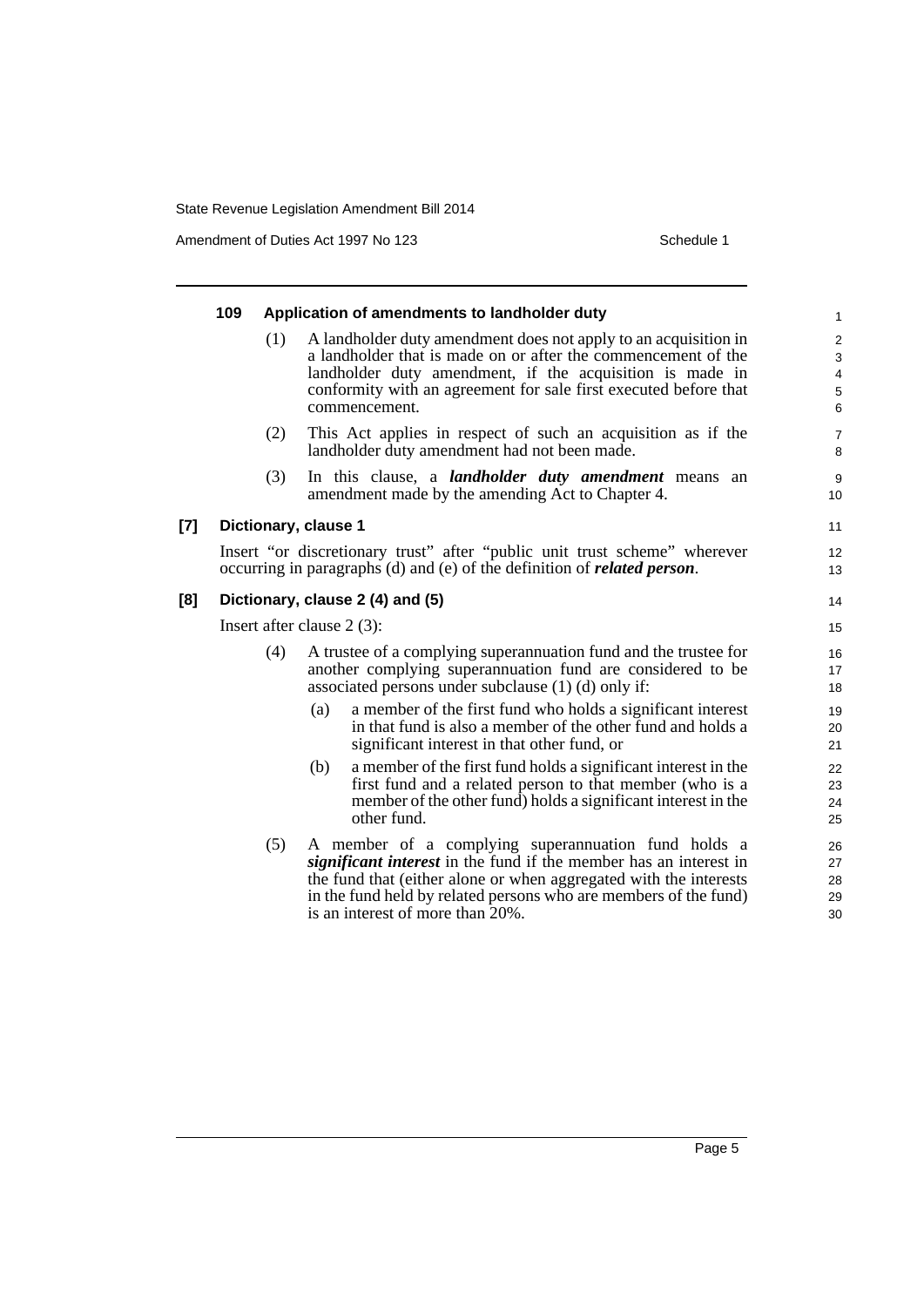Schedule 2 Amendment of Land Tax Management Act 1956 No 26

## <span id="page-6-0"></span>**Schedule 2 Amendment of Land Tax Management Act 1956 No 26**

1 2

## **[1] Section 3 Definitions**

| [1]   | <b>Section 3 Definitions</b>                                                                                                                                                               | $\mathsf 3$              |
|-------|--------------------------------------------------------------------------------------------------------------------------------------------------------------------------------------------|--------------------------|
|       | Insert in alphabetical order in section 3 (1):                                                                                                                                             | 4                        |
|       | <i>unit trust</i> means a trust in respect of which the beneficiaries of<br>the trust are owners of units in the trust and each unit holder, or<br>each unit holder of a particular class: | 5<br>6<br>$\overline{7}$ |
|       | is entitled, as a beneficiary of the trust, to participate in any<br>(a)<br>income or capital distributions (or both) of the trust, and                                                    | 8<br>9                   |
|       | (b)<br>the amount or proportion of any income or capital<br>distribution to which the unit holder is entitled is based on<br>the number or class of units owned by the person (or both).   | 10<br>11<br>12           |
| $[2]$ | <b>Section 3A Special trust-meaning</b>                                                                                                                                                    | 13                       |
|       | Insert after section $3A(3B)(b)$ :                                                                                                                                                         | 14                       |
|       | if the trust is a unit trust:<br>(c)                                                                                                                                                       | 15                       |
|       | there must be only one class of units issued, and<br>(i)                                                                                                                                   | 16                       |
|       | (ii)<br>the proportion of trust capital to which a unit holder                                                                                                                             | 17                       |
|       | is entitled on a winding up or surrender of units must                                                                                                                                     | 18                       |
|       | be fixed and must be the same as the proportion of<br>income of the trust to which the unit holder is                                                                                      | 19<br>20                 |
|       | entitled.                                                                                                                                                                                  | 21                       |
| $[3]$ | Section 10 Land exempted from tax                                                                                                                                                          | 22                       |
|       | Omit section 10 (1) (d). Insert instead:                                                                                                                                                   | 23                       |
|       | land owned by or in trust for a charitable body,<br>(d)                                                                                                                                    | 24                       |
| [4]   | Section 10 (1) (g) (ii)                                                                                                                                                                    | 25                       |
|       | Omit the subparagraph. Insert instead:                                                                                                                                                     | 26                       |
|       | a school registered under the Education Act 1990,<br>(ii)                                                                                                                                  | 27                       |
| [5]   | Section 10 (1) (g) (iv)                                                                                                                                                                    | 28                       |
|       | Omit the subparagraph. Insert instead:                                                                                                                                                     | 29                       |
|       | a charitable body,<br>(iv)                                                                                                                                                                 | 30                       |
| [6]   | Section 10 (1) (u) and (v)                                                                                                                                                                 | 31                       |
|       | Insert after section $10(1)(t)$ :                                                                                                                                                          | 32                       |
|       | land that is used solely for the provision of an approved<br>(u)<br>education and care service (within the meaning of the                                                                  | 33<br>34                 |
|       |                                                                                                                                                                                            |                          |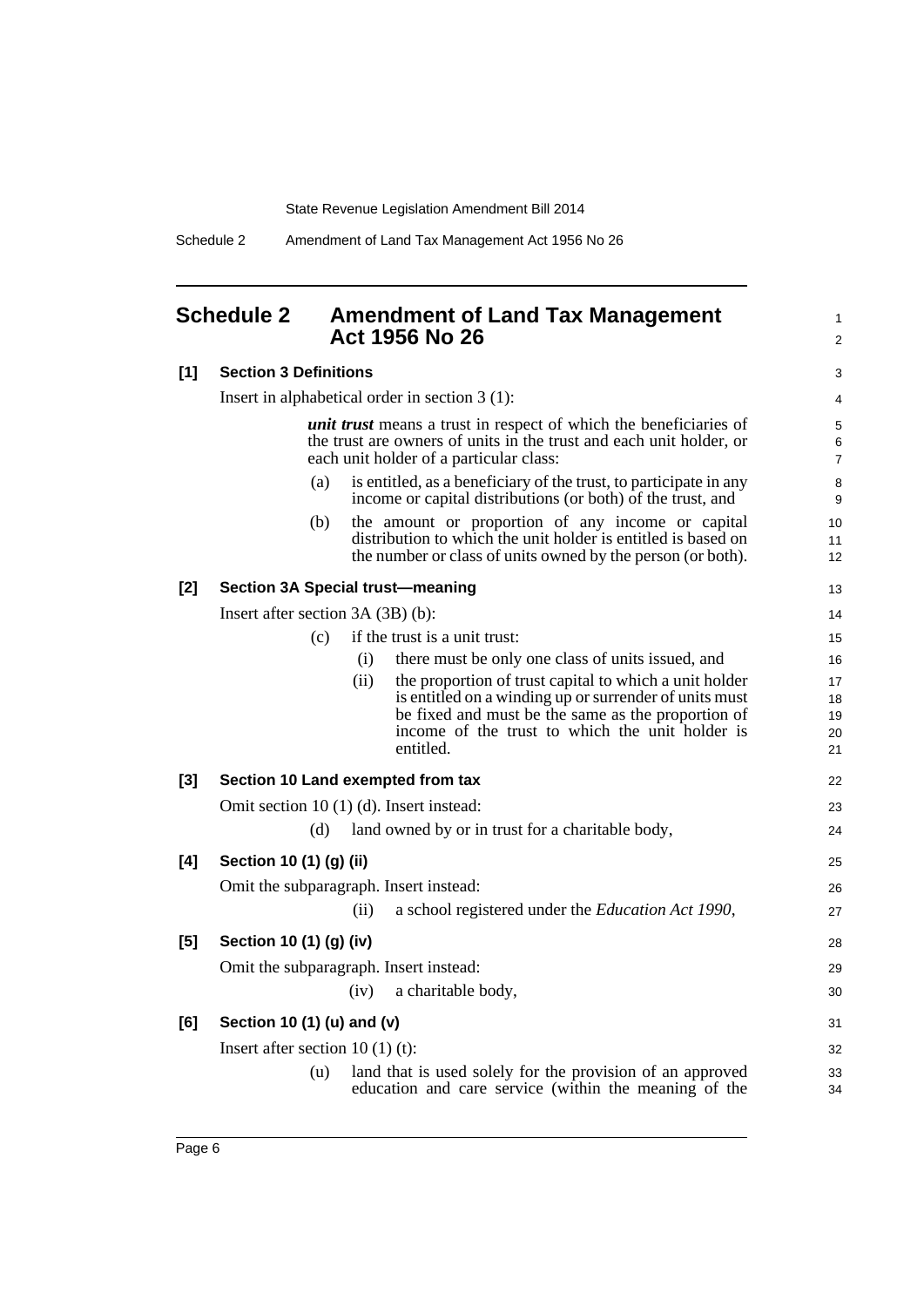|       |                               |     |       | Children (Education and Care Services) National Law<br>$(NSW)$ , but only if:                                                                                                                                                   | $\mathbf{1}$<br>$\overline{2}$                      |
|-------|-------------------------------|-----|-------|---------------------------------------------------------------------------------------------------------------------------------------------------------------------------------------------------------------------------------|-----------------------------------------------------|
|       |                               |     | (i)   | the service is provided by an approved provider<br>under that Law, and                                                                                                                                                          | 3<br>$\overline{4}$                                 |
|       |                               |     | (ii)  | the land is the place where children are educated or<br>cared for by the service,                                                                                                                                               | $\,$ 5 $\,$<br>6                                    |
|       |                               | (v) |       | land that is used solely for the provision of an approved<br>education and care service (within the meaning of the<br>Children (Education and Care Services) Supplementary<br><i>Provisions Act 2011</i> ), but only if:        | $\overline{7}$<br>$\,8\,$<br>$\boldsymbol{9}$<br>10 |
|       |                               |     | (i)   | the service is a centre based education and care<br>service within the meaning of that Act, and                                                                                                                                 | 11<br>12                                            |
|       |                               |     | (ii)  | the service is provided by an approved provider<br>under that Act, and                                                                                                                                                          | 13<br>14                                            |
|       |                               |     | (iii) | the land is the place where children are educated or<br>cared for by the service.                                                                                                                                               | 15<br>16                                            |
| $[7]$ | <b>Section 10 (5)</b>         |     |       |                                                                                                                                                                                                                                 | 17                                                  |
|       | Insert in alphabetical order: |     |       |                                                                                                                                                                                                                                 | 18                                                  |
|       |                               |     |       | <i>charitable body</i> means a body corporate, society, institution or<br>other body carried on solely for charitable or educational<br>purposes and not for pecuniary profit.                                                  | 19<br>20<br>21                                      |
| [8]   |                               |     |       | Section 10AA Exemption for land used for primary production                                                                                                                                                                     | 22                                                  |
|       |                               |     |       | Omit section 10AA (4). Insert instead:                                                                                                                                                                                          | 23                                                  |
|       | (4)                           |     |       | For the purposes of this section, land is <i>rural land</i> if:                                                                                                                                                                 | 24                                                  |
|       |                               | (a) |       | the land is zoned rural, rural residential, non-urban or large<br>lot residential under a planning instrument, or                                                                                                               | 25<br>26                                            |
|       |                               | (b) |       | the land has another zoning under a planning instrument,<br>and the zone is a type of rural zone under the standard<br>instrument prescribed under section 33A (1) of the<br>Environmental Planning and Assessment Act 1979, or | 27<br>28<br>29<br>30                                |
|       |                               | (c) | land. | the land is not within a zone under a planning instrument<br>but the Chief Commissioner is satisfied the land is rural                                                                                                          | 31<br>32<br>33                                      |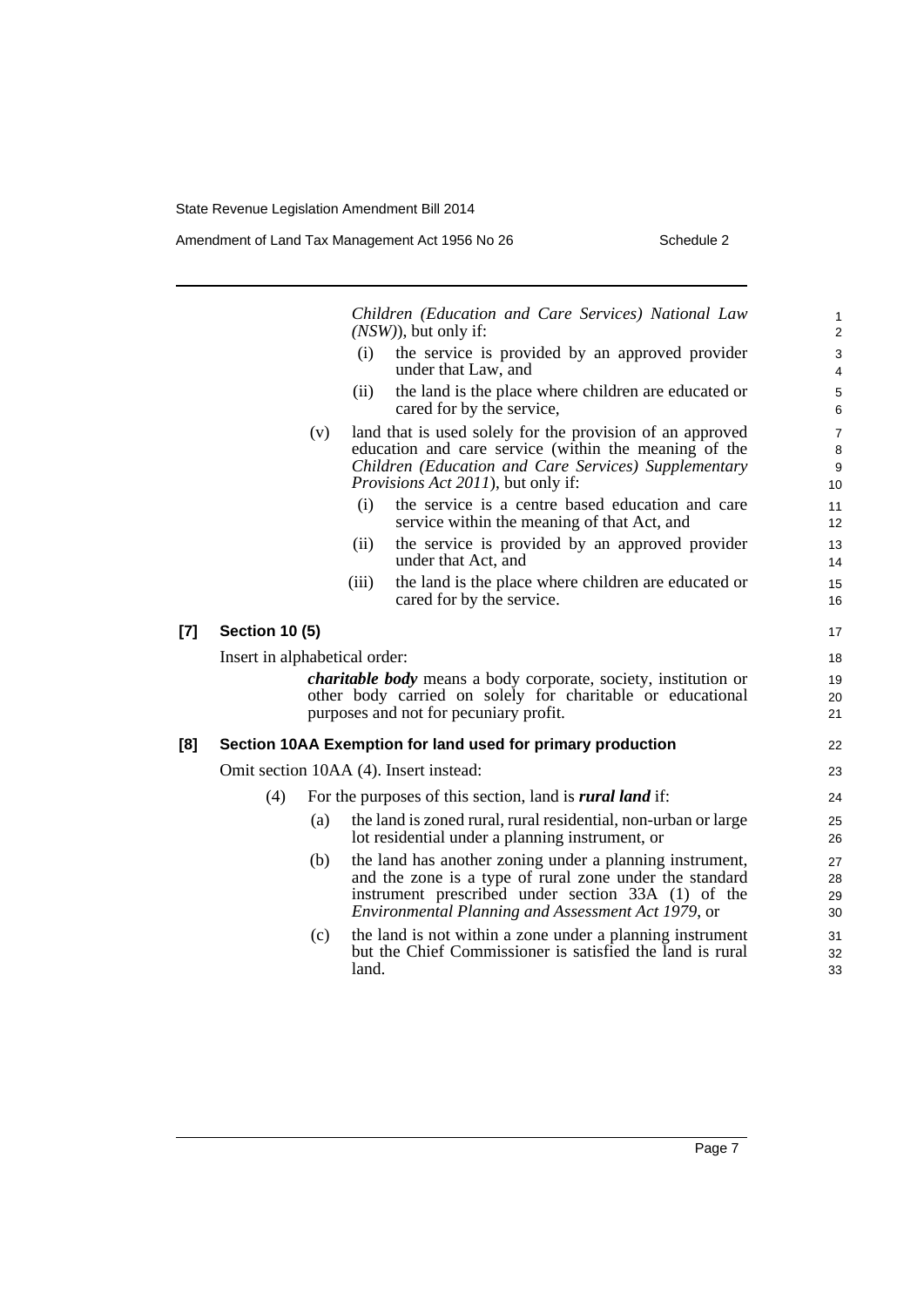Schedule 2 Amendment of Land Tax Management Act 1956 No 26

| [9]    | <b>Section 20</b>                                         |     |                                                                                                                                                                                                                                     |                      |  |  |  |
|--------|-----------------------------------------------------------|-----|-------------------------------------------------------------------------------------------------------------------------------------------------------------------------------------------------------------------------------------|----------------------|--|--|--|
|        | Omit the section. Insert instead:                         |     |                                                                                                                                                                                                                                     |                      |  |  |  |
|        | 20                                                        |     | Holder of limited estate taken to be owner                                                                                                                                                                                          | 3                    |  |  |  |
|        |                                                           | (1) | The following persons are taken to be owners of land and are to<br>be assessed for land tax accordingly:                                                                                                                            |                      |  |  |  |
|        |                                                           |     | the owner of any freehold estate in land less than the<br>(a)<br>fee-simple (a <i>limited estate</i> ),                                                                                                                             | 6<br>7               |  |  |  |
|        |                                                           |     | (b)<br>any person entitled to an estate in the land in reversion or<br>remainder.                                                                                                                                                   | 8<br>9               |  |  |  |
|        |                                                           | (2) | For that purpose:                                                                                                                                                                                                                   | 10                   |  |  |  |
|        |                                                           |     | the owner of the limited estate is taken to be the primary<br>(a)<br>taxpayer, and                                                                                                                                                  | 11<br>12             |  |  |  |
|        |                                                           |     | the person entitled to an estate in the land in reversion or<br>(b)<br>remainder is taken to be the secondary taxpayer, and                                                                                                         | 13<br>14             |  |  |  |
|        |                                                           |     | there is to be deducted from the land tax payable by the<br>(c)<br>secondary taxpayer in respect of the land such amount (if<br>any) as is necessary to prevent double taxation.                                                    | 15<br>16<br>17       |  |  |  |
|        |                                                           | (3) | If the limited estate is a life estate, the life tenant under the life<br>estate is taken to be an owner of the land to the exclusion of any<br>person entitled to an estate in the land in reversion or remainder,<br>but only if: | 18<br>19<br>20<br>21 |  |  |  |
|        |                                                           |     | (a)<br>the life estate was created by the express terms of a will<br>(and not by the exercise of a discretion conferred by a<br>will), and                                                                                          | 22<br>23<br>24       |  |  |  |
|        |                                                           |     | the duration of the life estate is based on the life of the<br>(b)<br>tenant and not the life of some other person.                                                                                                                 | 25<br>26             |  |  |  |
|        |                                                           | (4) | This section does not apply if the limited estate is a freehold<br>estate arising by virtue of a lease for life under a lease or an<br>agreement for lease.                                                                         | 27<br>28<br>29       |  |  |  |
| $[10]$ |                                                           |     | <b>Schedule 1AA Family unit trusts-special provisions</b>                                                                                                                                                                           | 30                   |  |  |  |
|        |                                                           |     | Omit clause 1 from the Schedule.                                                                                                                                                                                                    | 31                   |  |  |  |
| [11]   |                                                           |     | Schedule 1A Principal place of residence exemption                                                                                                                                                                                  | 32                   |  |  |  |
|        | Omit "clause" wherever occurring in clause 2 (3) and (4). |     |                                                                                                                                                                                                                                     |                      |  |  |  |
|        | Insert instead "Schedule".                                |     |                                                                                                                                                                                                                                     |                      |  |  |  |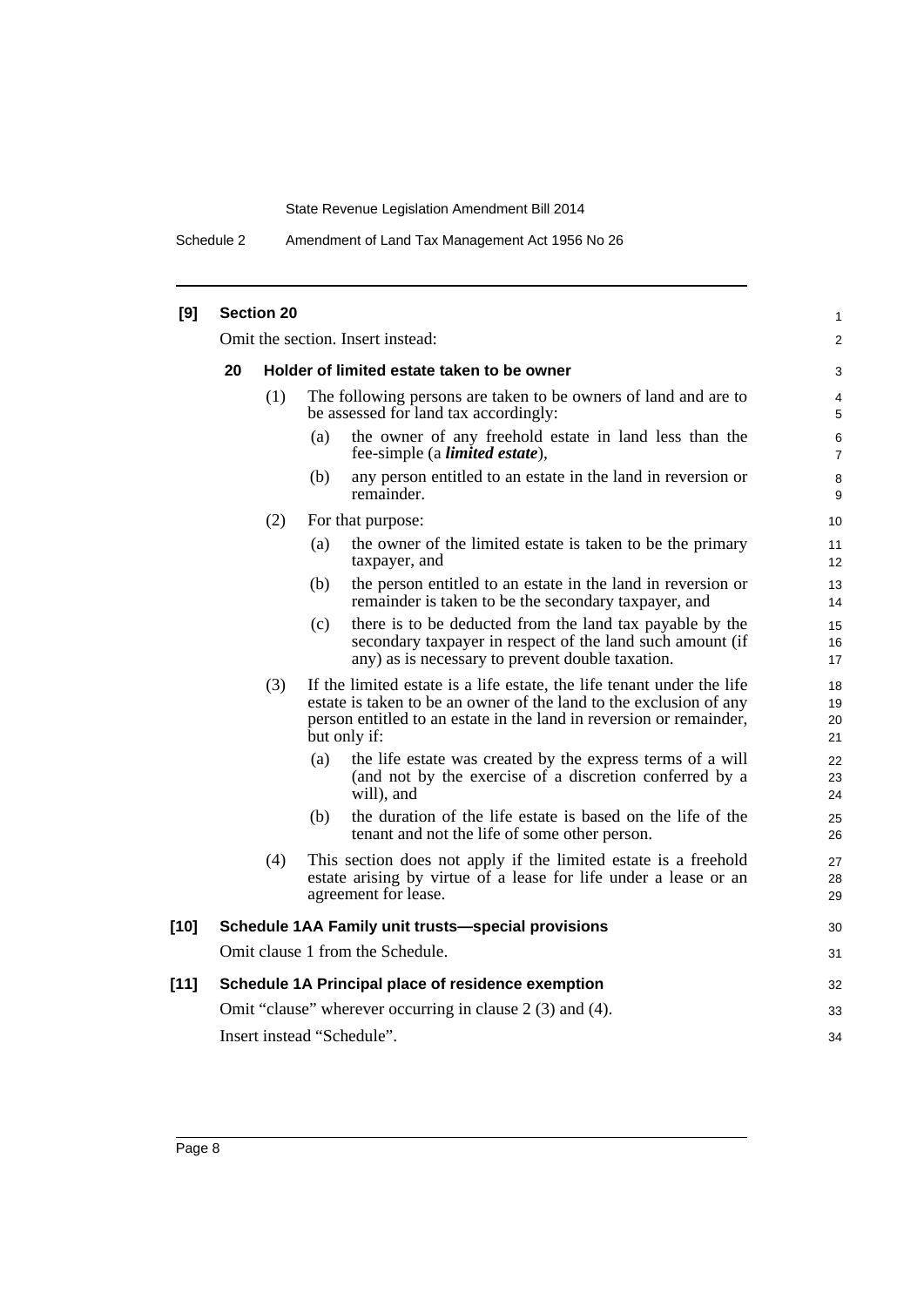Amendment of Land Tax Management Act 1956 No 26 Schedule 2

| $[12]$ | residence                          |     | Schedule 1A, clause 7 Concession for change to principal place of                                                                                                                                                                                                                                                                                                                   | 1<br>$\overline{c}$              |  |  |
|--------|------------------------------------|-----|-------------------------------------------------------------------------------------------------------------------------------------------------------------------------------------------------------------------------------------------------------------------------------------------------------------------------------------------------------------------------------------|----------------------------------|--|--|
|        |                                    |     | Omit "owner, and" from clause 7 (2) (c) (ii). Insert instead "owner.".                                                                                                                                                                                                                                                                                                              | 3                                |  |  |
| $[13]$ |                                    |     | Schedule 1A, clause 7 (2) (d)                                                                                                                                                                                                                                                                                                                                                       | 4                                |  |  |
|        | Omit the paragraph.                |     |                                                                                                                                                                                                                                                                                                                                                                                     |                                  |  |  |
| $[14]$ | Schedule 1A, clause 7 (3) and (3A) |     |                                                                                                                                                                                                                                                                                                                                                                                     |                                  |  |  |
|        |                                    |     | Omit clause 7 (3). Insert instead:                                                                                                                                                                                                                                                                                                                                                  | 7                                |  |  |
|        | (3)                                |     | The principal place of residence exemption cannot be claimed for<br>both a former residence and a new residence under this clause for<br>more than one taxing date.                                                                                                                                                                                                                 | 8<br>9<br>10                     |  |  |
|        | (3A)                               |     | A principal place of residence exemption that applies, by<br>operation of this clause, to land not actually used and occupied by<br>a person at the relevant taxing date is revoked if the person is not<br>actually using and occupying the new residence as his or her<br>principal place of residence by the next taxing date immediately<br>following the relevant taxing date. | 11<br>12<br>13<br>14<br>15<br>16 |  |  |
| $[15]$ | Schedule 1A, clause 7 (5)          |     |                                                                                                                                                                                                                                                                                                                                                                                     | 17                               |  |  |
|        | Omit the subclause.                |     |                                                                                                                                                                                                                                                                                                                                                                                     | 18                               |  |  |
| $[16]$ | Schedule 1A, clause 8 (1)          |     |                                                                                                                                                                                                                                                                                                                                                                                     | 19                               |  |  |
|        |                                    |     | Omit the subclause. Insert instead:                                                                                                                                                                                                                                                                                                                                                 | 20                               |  |  |
|        | (1)                                |     | A person is taken, for the purpose of the principal place of<br>residence exemption, to continue to use and occupy land<br>formerly used and occupied by the person as a principal place of<br>residence (a <i>former residence</i> ), after the person ceases to so use<br>and occupy the former residence, if the Chief Commissioner is<br>satisfied that:                        | 21<br>22<br>23<br>24<br>25<br>26 |  |  |
|        |                                    | (a) | the person used and occupied the former residence as a<br>principal place of residence for a continuous period of at<br>least $\bar{6}$ months, and                                                                                                                                                                                                                                 | 27<br>28<br>29                   |  |  |
|        |                                    | (b) | the person does not own any other land used and occupied<br>by the person as a principal place of residence.                                                                                                                                                                                                                                                                        | 30<br>31                         |  |  |
|        |                                    |     |                                                                                                                                                                                                                                                                                                                                                                                     |                                  |  |  |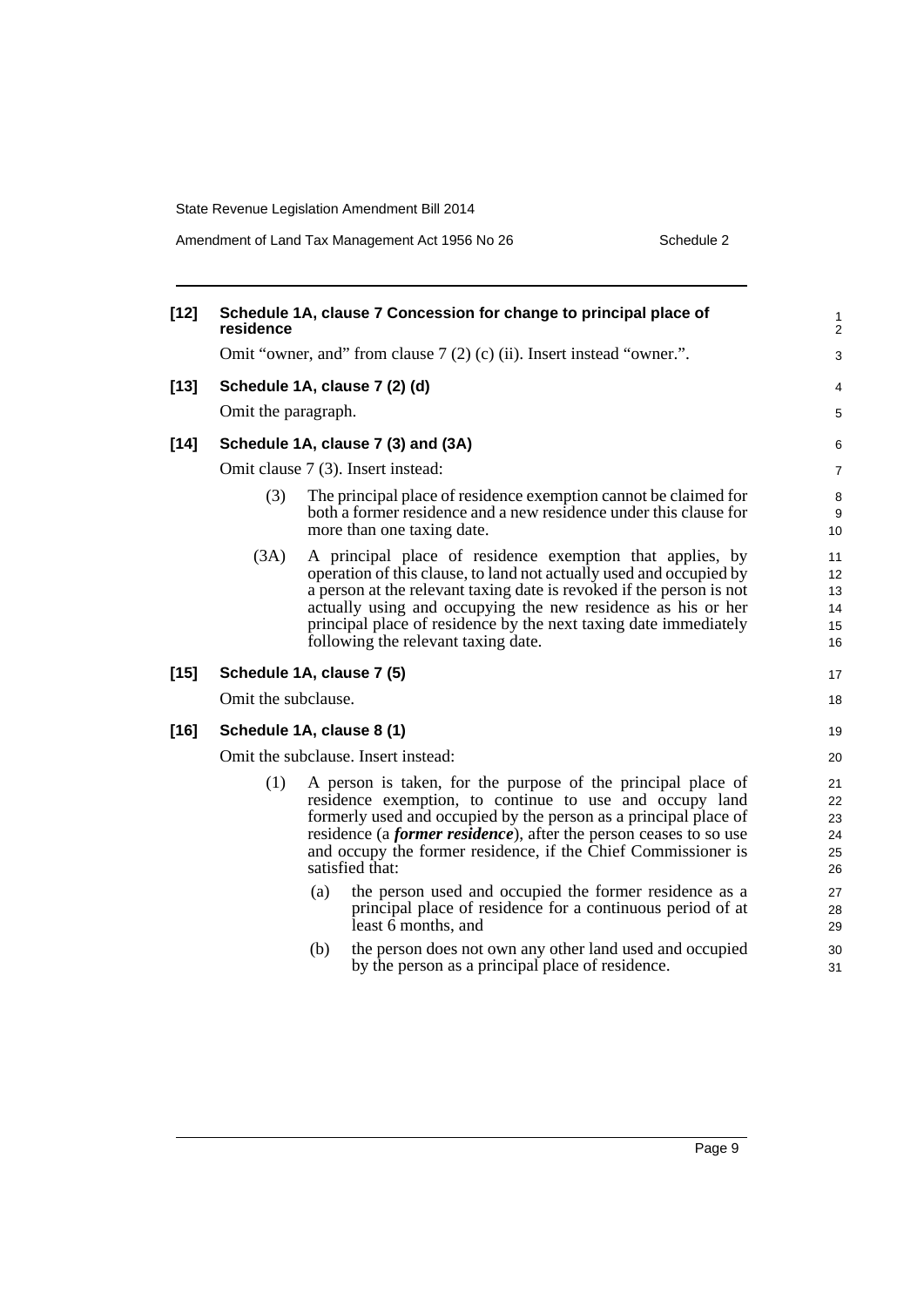| $[17]$ |    |      | Schedule 1A, clause 11 (5A)                                                                                                                                                                                                                                                          | $\mathbf{1}$                                    |
|--------|----|------|--------------------------------------------------------------------------------------------------------------------------------------------------------------------------------------------------------------------------------------------------------------------------------------|-------------------------------------------------|
|        |    |      | Insert after clause $11(5)$ :                                                                                                                                                                                                                                                        | 2                                               |
|        |    | (5A) | To avoid doubt, land that is taken to be owned by more than one<br>person under this Act is taken, for the purposes of this clause, to<br>be jointly owned by them.<br>Note. See, for example, sections 20 and 25.                                                                   | 3<br>$\overline{\mathbf{4}}$<br>$\sqrt{5}$<br>6 |
| $[18]$ |    |      | Schedule 1A, clause 11 (6), note                                                                                                                                                                                                                                                     | 7                                               |
|        |    |      | Insert "Section 20 provides for circumstances in which a life tenant is taken to<br>be the owner of land, to the exclusion of another owner (including a<br>company)." before "Section 21A".                                                                                         | 8<br>9<br>10                                    |
| $[19]$ |    |      | <b>Schedule 2 Savings and transitional provisions</b>                                                                                                                                                                                                                                | 11                                              |
|        |    |      | Insert after Part 26:                                                                                                                                                                                                                                                                | $12 \overline{ }$                               |
|        |    |      | Part 27 Provisions consequent on enactment of<br><b>State Revenue Legislation Amendment Act</b><br>2014                                                                                                                                                                              | 13<br>14<br>15                                  |
|        | 55 |      | <b>General application of amendments</b>                                                                                                                                                                                                                                             | 16                                              |
|        |    |      | The amendments made to this Act by the State Revenue<br>Legislation Amendment Act 2014 apply to the assessment of land<br>tax liability in respect of the 2014 land tax year and subsequent<br>land tax years.                                                                       | 17<br>18<br>19<br>20                            |
|        | 56 |      | Amendments relating to child care services                                                                                                                                                                                                                                           | 21                                              |
|        |    |      | Section 10 (1) (u) and (v), as inserted by the <i>State Revenue</i><br>Legislation Amendment Act 2014, extend to the assessment of<br>land tax liability in respect of the 2013 land tax year.                                                                                       | 22<br>23<br>24                                  |
|        | 57 |      | <b>Fixed trusts</b>                                                                                                                                                                                                                                                                  | 25                                              |
|        |    |      | A unit trust that satisfies the relevant criteria referred to in<br>section 3A, as amended by the <i>State Revenue Legislation</i><br>Amendment Act 2014, by the end of 30 June 2013 is taken to be a<br>fixed trust under section $3A(3)$ in relation to the 2013 land tax<br>year. | 26<br>27<br>28<br>29<br>30                      |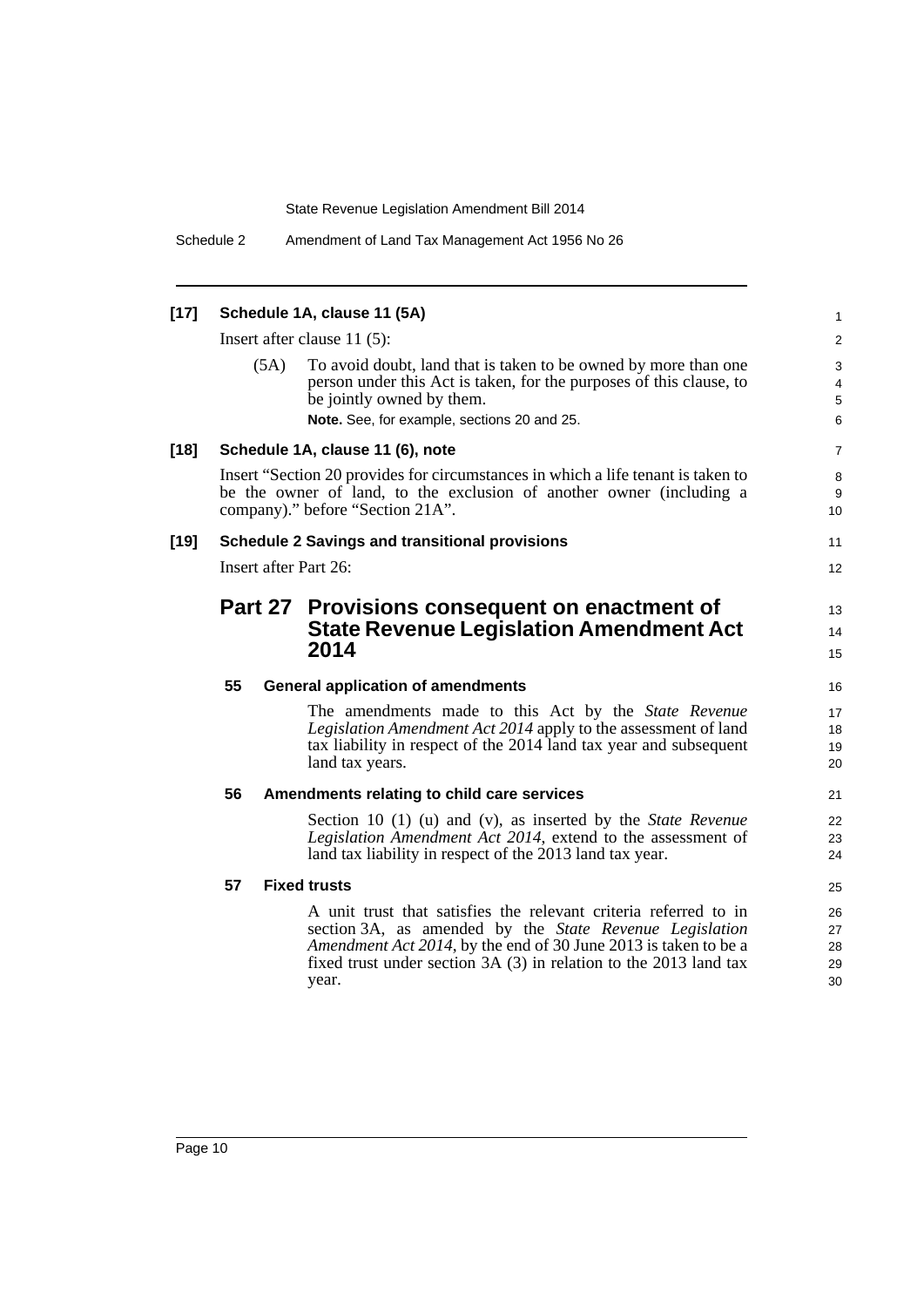Amendment of Taxation Administration Act 1996 No 97 Schedule 3

<span id="page-11-0"></span>

|       | <b>Schedule 3</b>                                                                                                    |           | <b>Amendment of Taxation Administration</b><br><b>Act 1996 No 97</b>                                                                                                                                                                                                                                                                                    | 1<br>$\overline{c}$        |  |
|-------|----------------------------------------------------------------------------------------------------------------------|-----------|---------------------------------------------------------------------------------------------------------------------------------------------------------------------------------------------------------------------------------------------------------------------------------------------------------------------------------------------------------|----------------------------|--|
| [1]   | <b>Section 47A Definitions</b>                                                                                       |           |                                                                                                                                                                                                                                                                                                                                                         | 3                          |  |
|       |                                                                                                                      |           | Omit the definition of <i>assessment amount</i> . Insert instead:                                                                                                                                                                                                                                                                                       | 4                          |  |
|       |                                                                                                                      |           | <i>corporate tax liability means:</i>                                                                                                                                                                                                                                                                                                                   | 5                          |  |
|       |                                                                                                                      | (a)       | the amount of tax that a corporation has been assessed as<br>being liable to pay, as set out in a notice of assessment<br>issued to the corporation, and                                                                                                                                                                                                | 6<br>7<br>8                |  |
|       |                                                                                                                      | (b)       | any interest or penalty tax payable in respect of an amount<br>referred to in paragraph (a).                                                                                                                                                                                                                                                            | 9<br>10                    |  |
| $[2]$ |                                                                                                                      |           | Section 47A, definition of "special arrangement"                                                                                                                                                                                                                                                                                                        | 11                         |  |
|       |                                                                                                                      |           | Omit "an assessment amount". Insert instead "a corporate tax liability".                                                                                                                                                                                                                                                                                | 12                         |  |
| $[3]$ |                                                                                                                      |           | Section 47B Liability of directors and former directors of corporation for<br>failure to pay corporate tax liability                                                                                                                                                                                                                                    | 13<br>14                   |  |
|       | Omit "an assessment amount" and "the assessment amount" wherever<br>occurring in section 47B (1) and $(3)$ – $(5)$ . |           |                                                                                                                                                                                                                                                                                                                                                         |                            |  |
|       | Insert instead "a corporate tax liability" and "the corporate tax liability"<br>respectively.                        |           |                                                                                                                                                                                                                                                                                                                                                         | 17<br>18                   |  |
| [4]   | Section 47B (2) and (2A)                                                                                             |           |                                                                                                                                                                                                                                                                                                                                                         | 19                         |  |
|       | Omit section 47B (2). Insert instead:                                                                                |           |                                                                                                                                                                                                                                                                                                                                                         |                            |  |
|       | (2)                                                                                                                  |           | A <i>compliance notice</i> is a notice that advises a director or former<br>director of a corporation that he or she will be liable to pay a<br>corporate tax liability of the corporation if the failure to pay the<br>corporate tax liability is not rectified before the end of a period<br>specified in the notice (the <i>compliance period</i> ). | 21<br>22<br>23<br>24<br>25 |  |
|       | (2A)                                                                                                                 | director. | The compliance period is to be a period of not less than 21 days<br>from the date the notice is served on the director or former                                                                                                                                                                                                                        | 26<br>27<br>28             |  |
| [5]   | Section 47B (3)                                                                                                      |           |                                                                                                                                                                                                                                                                                                                                                         | 29                         |  |
|       |                                                                                                                      |           | Insert "before the end of the compliance period" after "if".                                                                                                                                                                                                                                                                                            | 30                         |  |
| [6]   | Section 47B (4)                                                                                                      |           |                                                                                                                                                                                                                                                                                                                                                         | 31                         |  |
|       |                                                                                                                      |           | Omit "within the period specified in the compliance notice".                                                                                                                                                                                                                                                                                            | 32                         |  |
|       | Insert instead "before the end of the compliance period".                                                            |           |                                                                                                                                                                                                                                                                                                                                                         | 33                         |  |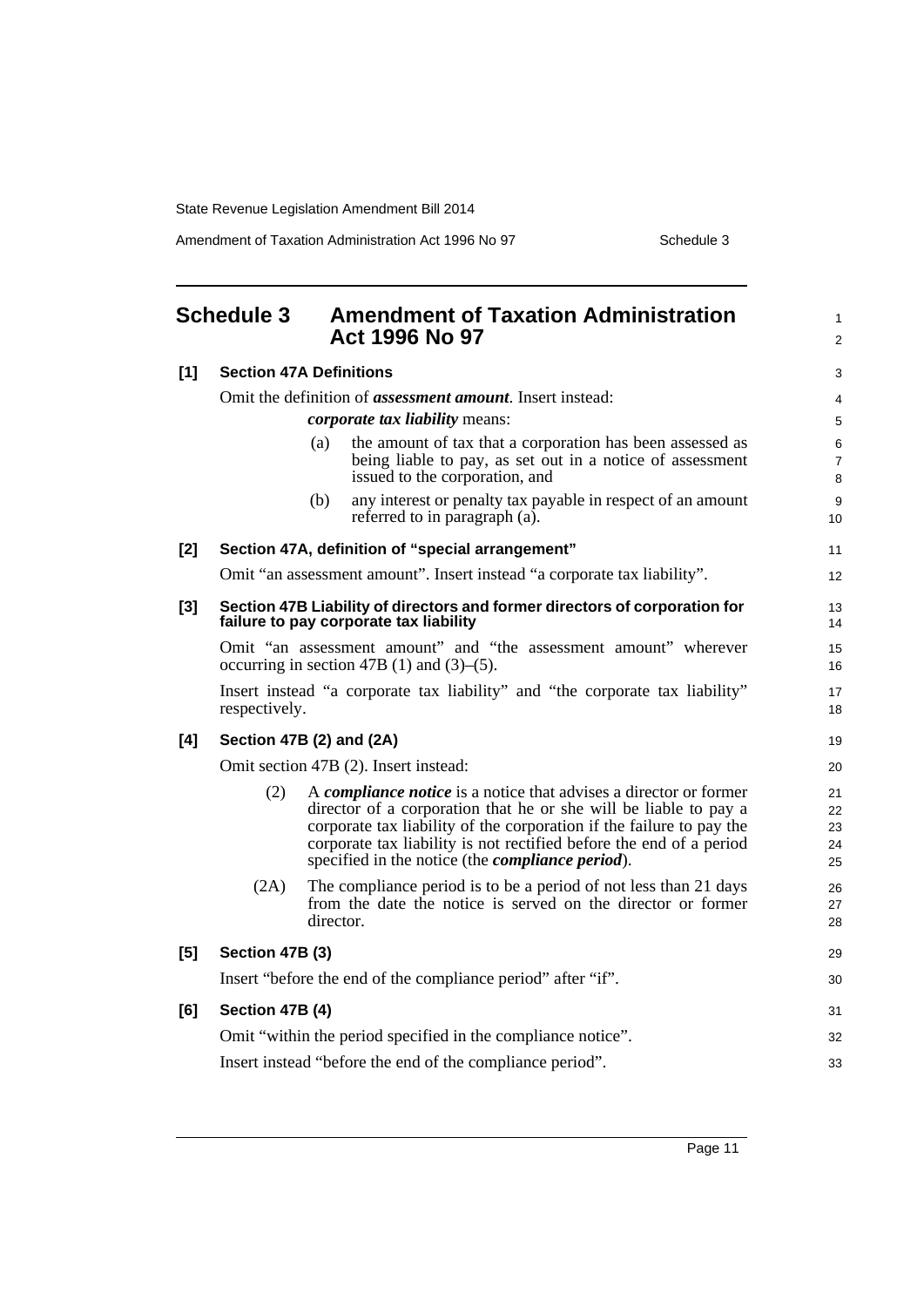Schedule 3 Amendment of Taxation Administration Act 1996 No 97

### **[7] Section 47B (4A)**

Insert after section 47B (4):

(4A) The Chief Commissioner is to issue to the director or former director a notice of assessment of the tax liability of the director or former director under this Division.

11 12

#### **[8] Sections 47C and 47D**

Omit "an assessment amount" and "the assessment amount" wherever occurring.

Insert instead "a corporate tax liability" and "the corporate tax liability" respectively.

#### **[9] Section 47E**

Omit the section. Insert instead:

#### **47E Defences**

In proceedings for the recovery of a corporate tax liability from a director or former director of a corporation under this Division, it is a defence to the recovery of the corporate tax liability from the director or former director if the director or former director establishes that:

- (a) the director or former director took all reasonable steps that were possible in the circumstances to ensure that the corporation rectified the failure to pay the corporate tax liability before the end of the compliance period for the compliance notice served on the director or former director, or
- (b) the director or former director was unable, because of illness or for some other similar good reason, to take steps to ensure that the corporation rectified the failure to pay the corporate tax liability before the end of the compliance period for the compliance notice served on the director or former director.